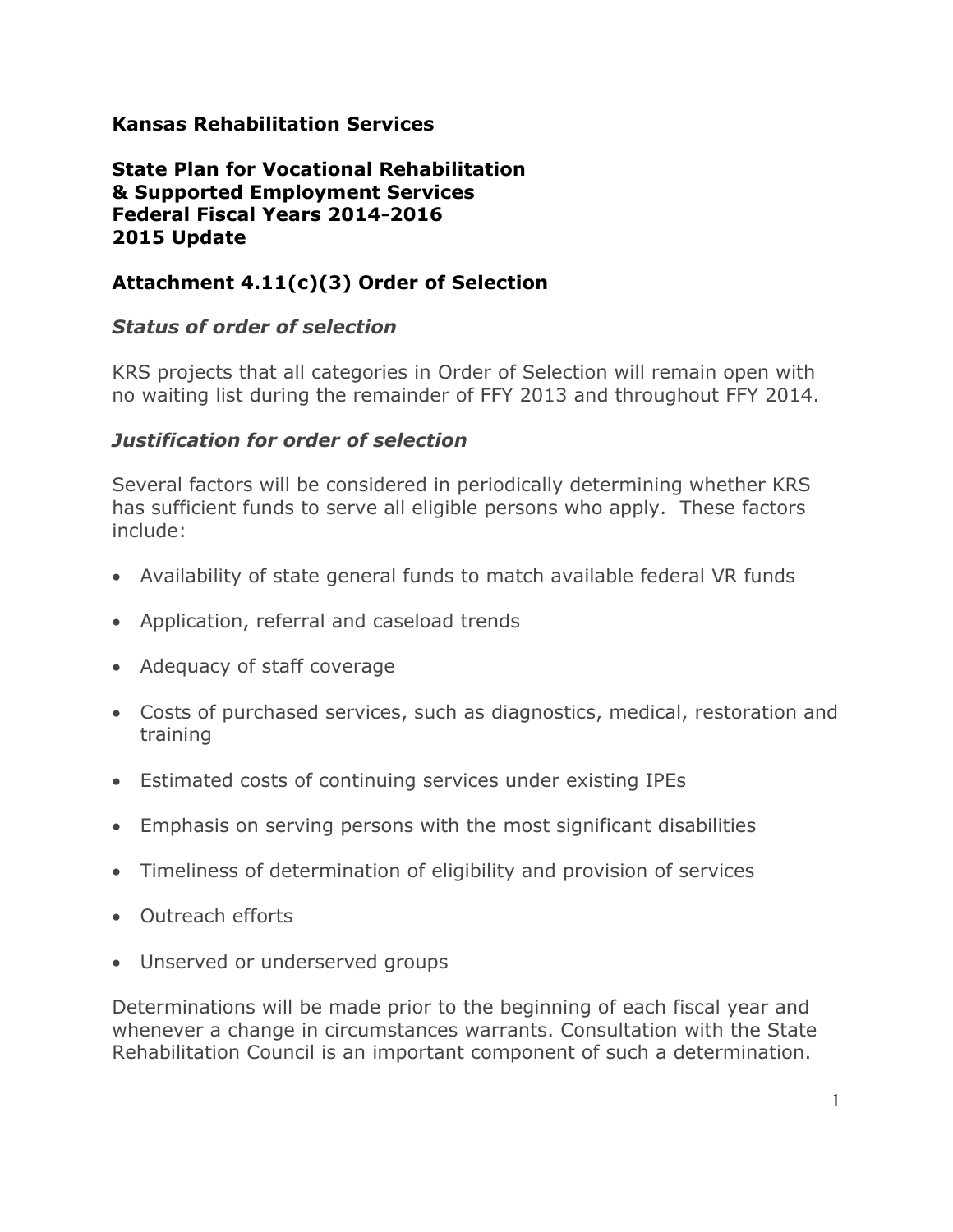## *Description of priority categories*

KRS categories are defined as follows:

Category 1: Eligible individuals with a most significant physical or mental impairment that seriously limits two or more functional capacities (such as mobility, communication, self-care, self-direction, interpersonal skills, work tolerance or work skills) in terms of an employment outcome, and whose vocational rehabilitation can be expected to require multiple VR services over an extended period of time. In the event that VR services cannot be provided to all eligible individuals in Category 1, a waiting list based upon the date of application will be activated.

Category 2: Eligible individuals with a significant physical or mental impairment that seriously limits one or more functional capacities (such as mobility, communication, self-care, self-direction, interpersonal skills, work tolerance or work skills) in terms of an employment outcome; whose vocational rehabilitation can be expected to require multiple VR services over an extended period of time; and who has one or more physical or mental disabilities resulting from amputation, arthritis, autism, blindness, burn injury, cancer, cerebral palsy, cystic fibrosis, deafness, head injury, heart disease, hemiplegia, hemophilia, respiratory or pulmonary dysfunction, mental retardation, mental illness, multiple sclerosis, muscular dystrophy, musculo-skeletal disorders, neurological disorders (including stroke and epilepsy), paraplegia, quadriplegia, other spinal cord conditions, sickle cell anemia, specific learning disability, end-stage renal disease, or another disability or combination of disabilities determined on the basis of an assessment for determining eligibility and vocational rehabilitation needs to cause comparable substantial functional limitation. In the event that VR services cannot be provided to all eligible individuals in Category 2, a waiting list based upon the date of application will be activated.

Category 3: All other eligible individuals. In the event that VR services cannot be provided to all eligible individuals in Category 3, a waiting list based upon the date of application will be activated.

For purposes of these category definitions:

 Multiple services means more than one service as listed on the IPE. Support services (maintenance, transportation, personal assistance, and services to family members) may not be counted toward multiple services. Routine counseling and guidance to facilitate participation in the VR process may not be counted toward multiple services. Significant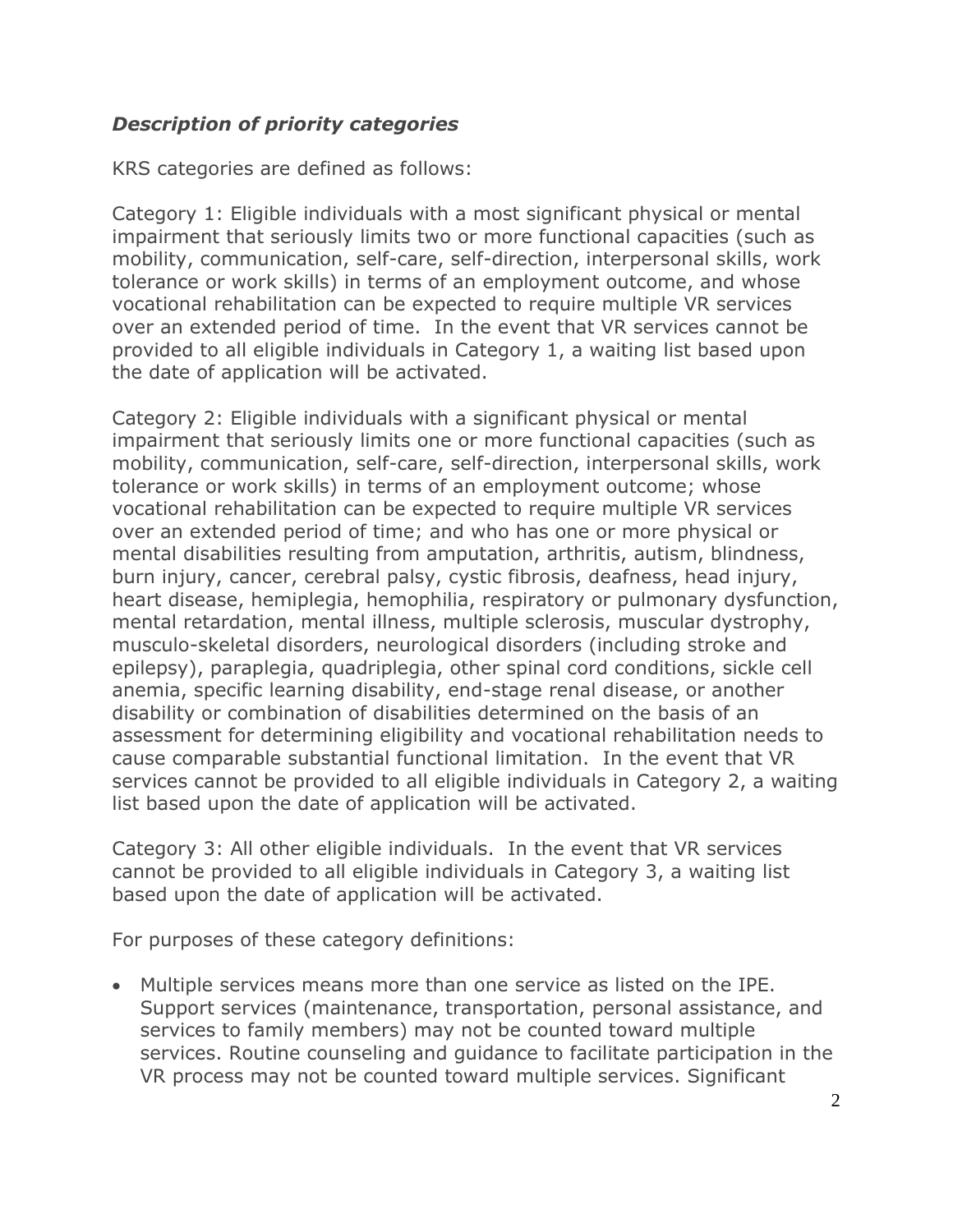services which are not provided by KRS but which are related to the disability and employment outcome, and which are essential to the accomplishment of the IPE may be counted toward multiple services.

 Extended period of time means at least four months between Status 12 and closure.

## *Priority of categories to receive VR services under the order*

An order of selection gives priority to persons with the most significant disabilities when there are insufficient resources to provide vocational rehabilitation services to all eligible individuals who apply. After eligibility has been determined, each consumer is assigned to a category group. The consumer will be assigned to the highest priority category for which he or she is qualified, and a rationale will be documented in the case file. If the consumer's circumstances change or new information is acquired, the category designation can be changed.

Depending on available resources, all categories may be served. However, if there is a need to close one or more categories for services:

- Kansas Rehabilitation Services (KRS) will set aside sufficient funds to purchase services necessary to determine eligibility. Applications for services will be accepted without restriction.
- The closure will not affect individuals who already have final Individualized Plans for Employment (IPEs). IPE services will continue.
- Persons who need post employment services will not be affected.

#### **Service and outcome goals and the time within which the goals will be achieved**

Based on the analysis of factors listed above:

- KRS previously implemented waiting lists for Categories 2 and 3 effective July 1, 1999 through March 8, 2001, impacting the number of persons receiving planned services during that time and subsequent years.
- KRS closed all categories on October 4, 2002. Periodically, individuals were taken off the Category 1 waiting list according to their date of application. Effective February 17, 2003, the waiting list for Category 1